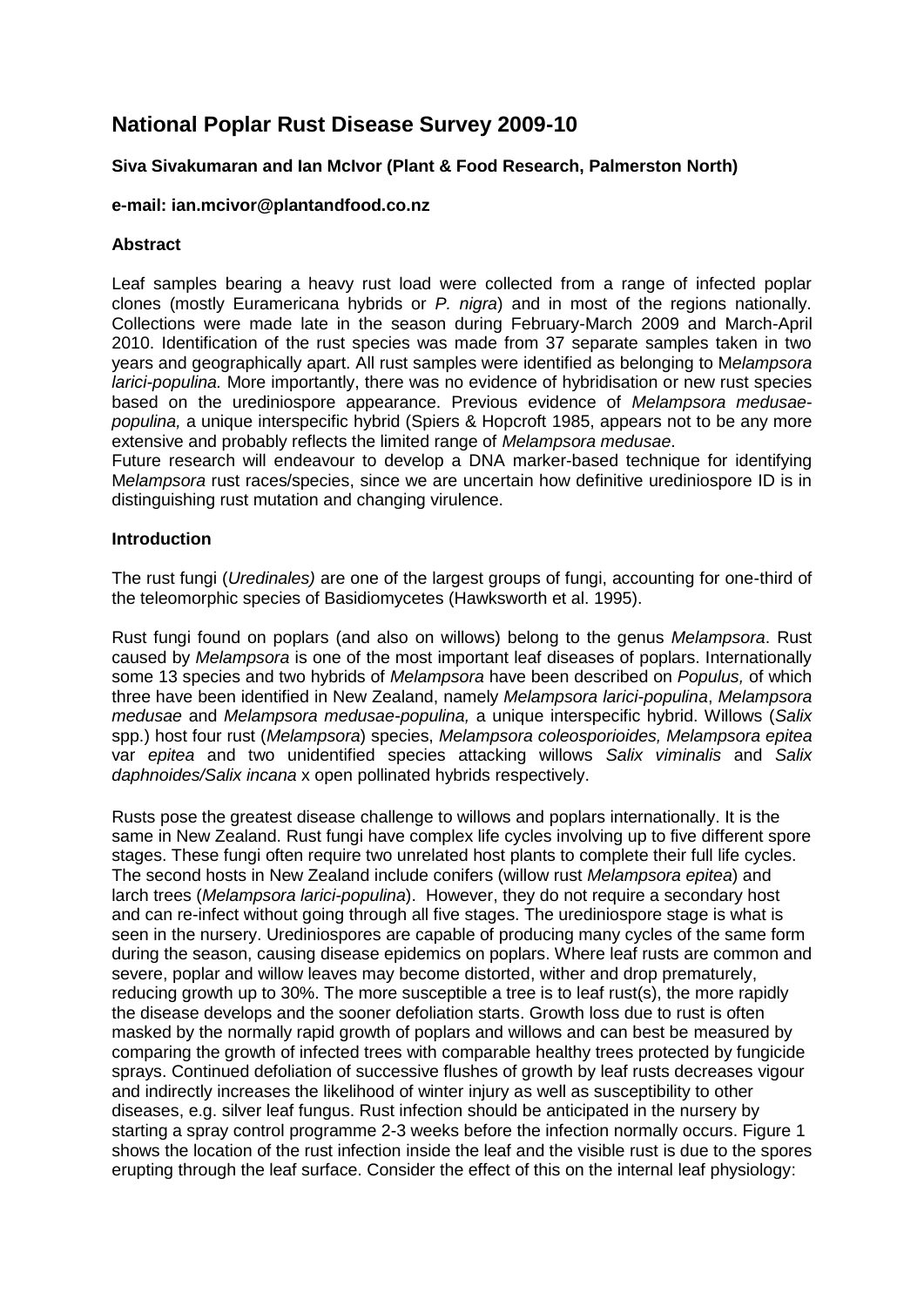The surface of urediniospores (Figure 2) is covered with spines (echinulae: 'Echidna' is the Australian spiny anteater). Rust species are identified from their location on the leaf (either the underside or both sides), and the size and spinyness of their urediniospores. Urediniospores of *Melampsora larici-populina* have a smooth surface at the apex, while those of *Melampsora medusae* have a smooth surface on the equatorial zone. The hybrid rust race identified by Adrian Spiers had smooth areas at the apex and equator.



Figure 1. *Melampsora* sp. urediniospores emerging out from the inside of a poplar leaf collected in 2009.

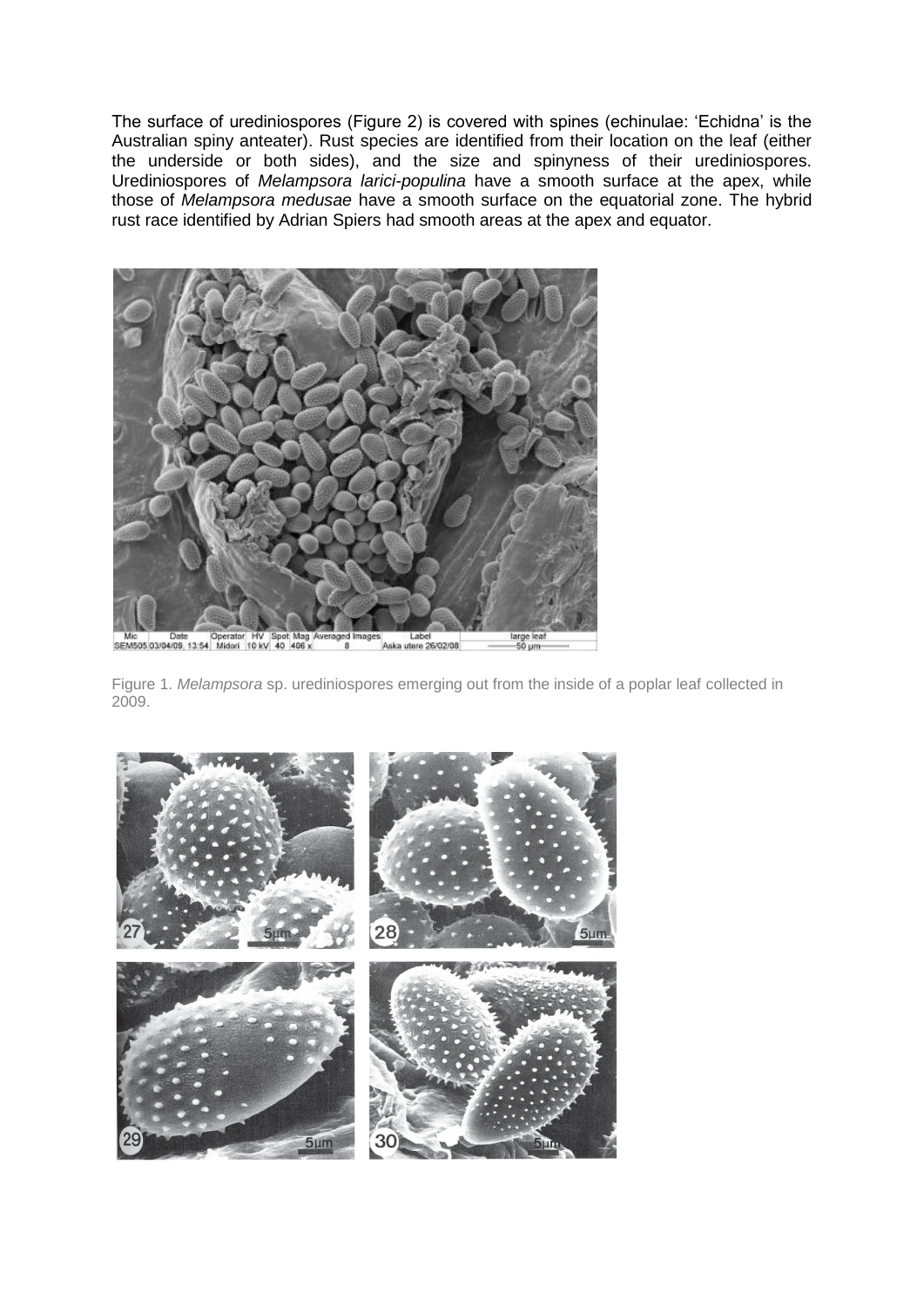Figure 2. Uniformly echinulate urediniospores of *Melampsora epitea* (27) and *M. coleosporioides* (28), echinulate urediniospores of *M. medusae* with smooth equatorial patch (29) and *M. larici-populina* with smooth apical patches (30), (Spiers & Hopcroft 1985).

## **Materials and Methods**

A national assessment of the status of rust species was initiated to determine:

- 1. If any new species have arrived in New Zealand
- 2. Whether further hybridisation has occurred between known rust species
- 3. The relative frequency of the different species.

Poplar rust leaf samples were collected for different poplar clones and from RC nurseries in different regions in 2009. Rust leaf samples were also collected from Northland, Auckland, Bay of Plenty, Coromandel, Central North Island, Eastland, Hawke's Bay, Taranaki/Wanganui, Manawatu, Wellington, Wairarapa, Gisborne, Waikato, Bay of Plenty, Nelson/Tasman, Marlborough, Canterbury, Otago, Southland and Southern Lakes during the months of March and April 2010. The rust leaf samples were air dried. Dry samples mounted on double-sided tape on aluminium specimen stubs, sputter coated with gold, and studied using an FEI Quanta 200 Scanning Electron Microscope. Digital images of urediniospores saved were from different geographical regions.

We identified the species from already published *Melampsora* sp. urediniospore images (Figure 2).

## **Results**

Urediniospores from all 17 samples evaluated in 2009 and 20 samples from 2010 had smooth apical patches as seen in Figure 3a, 3b, 3c and 3d. The length of the spores was around 25 μm, and width 12 μm, smaller than published dimensions of 30-50 x 14-22 μm (Pei & McCracken 2005).



Mic Date Operator HV Spot Mag Averaged Images<br>PSEM505 03/04/09, 13:54 Midori 10 kV 40 3100 x s<br>Aska utere 26/02/08 small

Figure. 3a. *Melampsora larici-populina* urediniospores on underside of 'Crowsnest' poplar leaf collected from Aokautere Nursery, Manawatu collected in 2009.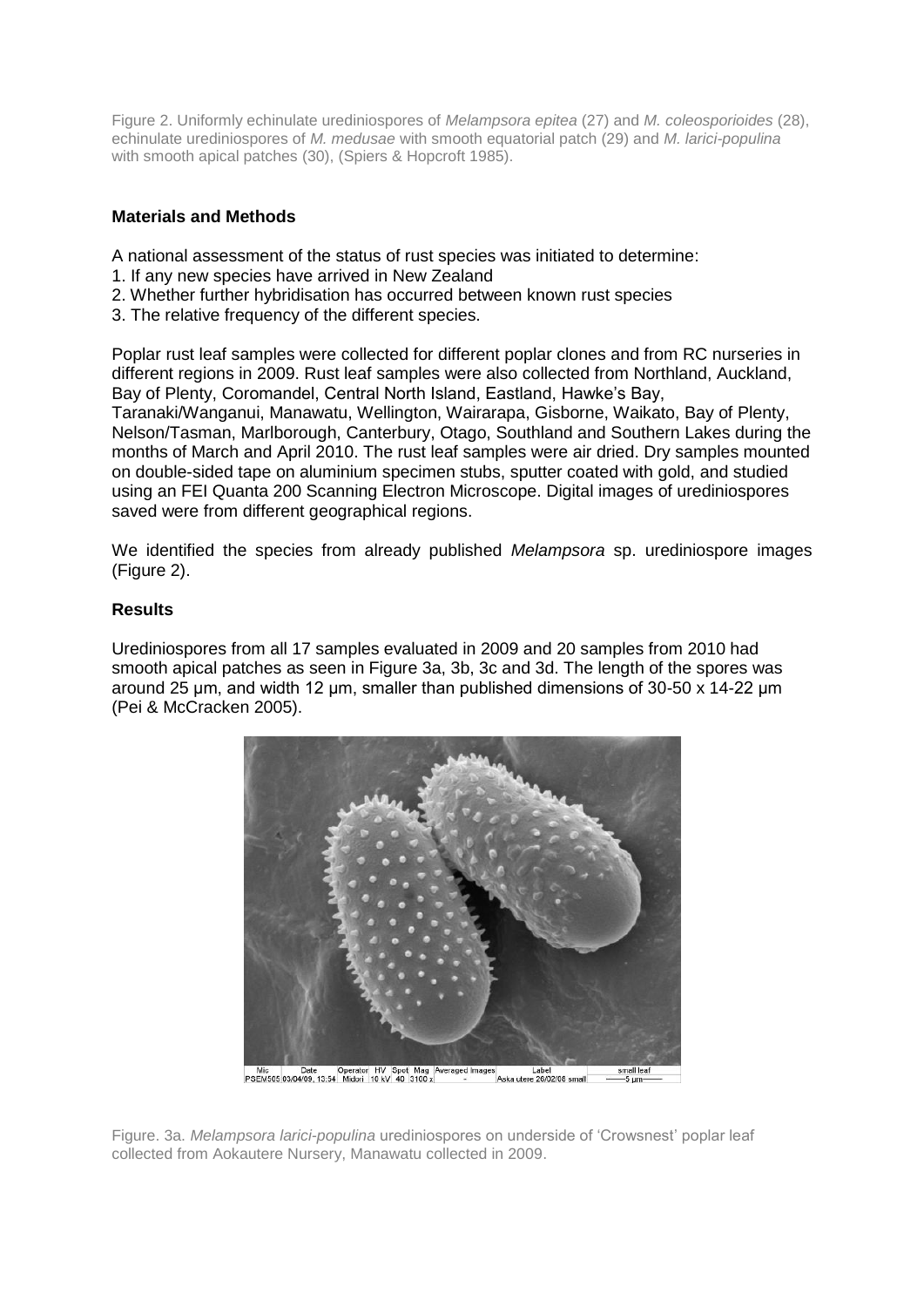

Figure 3b. Urediniospores of *Melampsora larici-populina* collected from leaf of experimental *Poplar trichocarpa x P. nigra* at Plant & Food Research, Manawatu, collected in 2009. The size of the spores compares with the size of the leaf breathing hole, the stoma.



Figure 3c. Urediniospores of *Melampsora larici-populina* collected from leaf of *Populus deltoides x P. nigra* (probably 'Veronese') at Balclutha, Otago, collected in April 2010.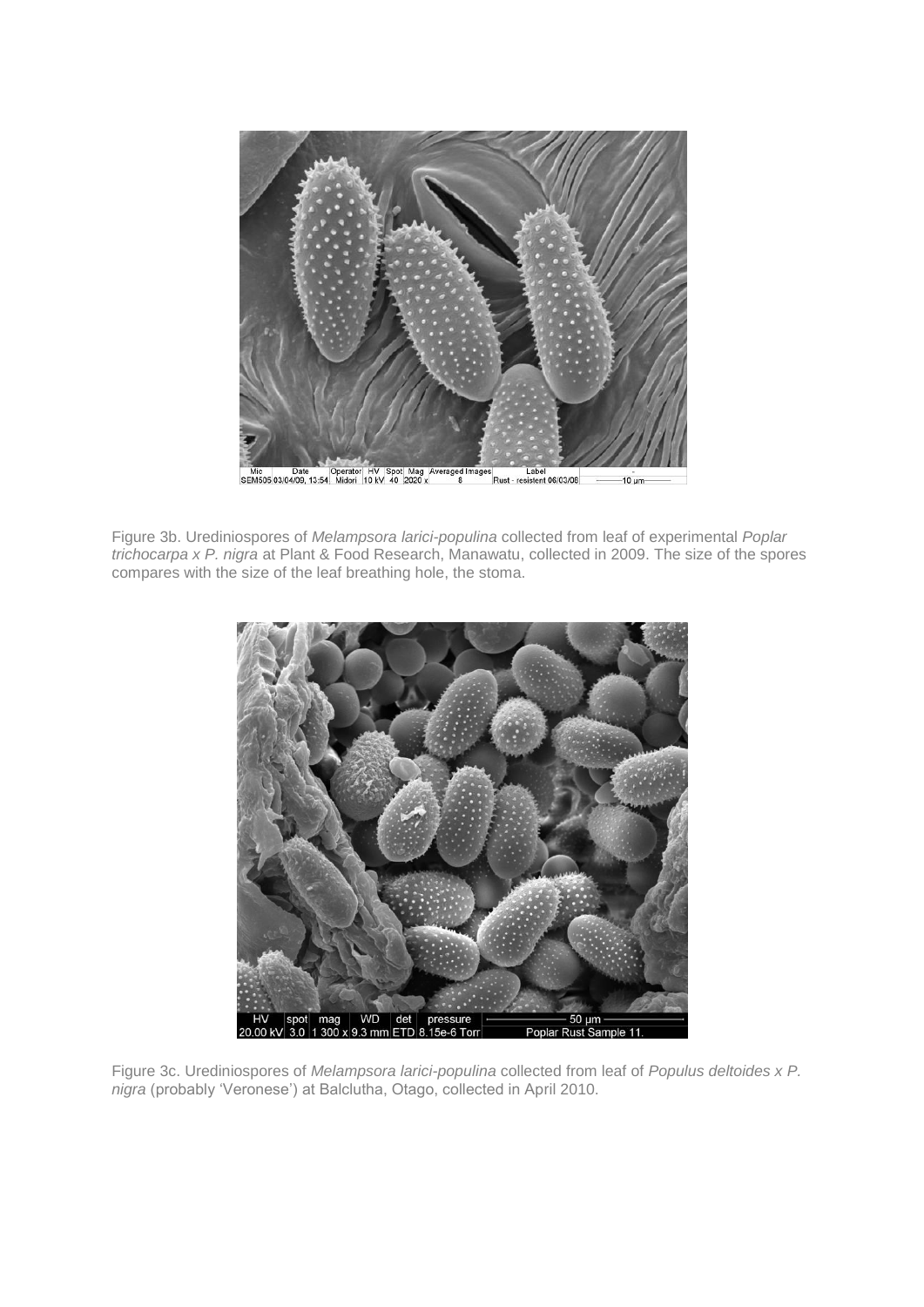

Figure 3d. Urediniospores of *Melampsora larici-populina* collected from leaf of *Populus deltoides x P. nigra* at Inglewood, Taranaki, collected in March 2010.

#### **Discussion**

All rust samples were identified as belonging to *M. larici-populina.* More importantly, there was no evidence of hybridisation or new rust species based on the urediniospore appearance. If secondary host trees are not close, the rust sexual cycle will not be completed, there will be no hybridisation and new rust infections will be from asexually produced spores, which have a very low variability from generation to generation.

It is easy to observe rust-susceptible poplar clones in autumn, since they have lost almost all their leaves except for a tuft of leaves at the very top, not yet infected with the rust fungus. Many of the older poplar trees are susceptible, dating back to before the rust *M. laricipopulina* arrived in New Zealand in 1973. Poplar and willow clones bred and released after 1980 were selected for high resistance to rust and these show up on the landscape as still in green leaf in late autumn. Rust races are considered to evolve and it is likely that poplar and willow clones will become less resistant to rust with time. For this reason, new hybrids are being bred that are selected for resistance to the current strains of rust (which may or may not be the same as previous strains). The time between initial selection and eventual commercial release is of the order of 12-15 years. Fortunately, our research suggests rust races do not change rapidly.

When replacing old poplar and willow trees, select those clones suitable for your region. Wetter climates favour rust, whereas drier climates inhibit rust spore germination (Figure 4). In addition to other characteristics such as vigour, form, fodder and timber potential, it is important to replant with clones having a high rust resistance, particularly in wetter climates.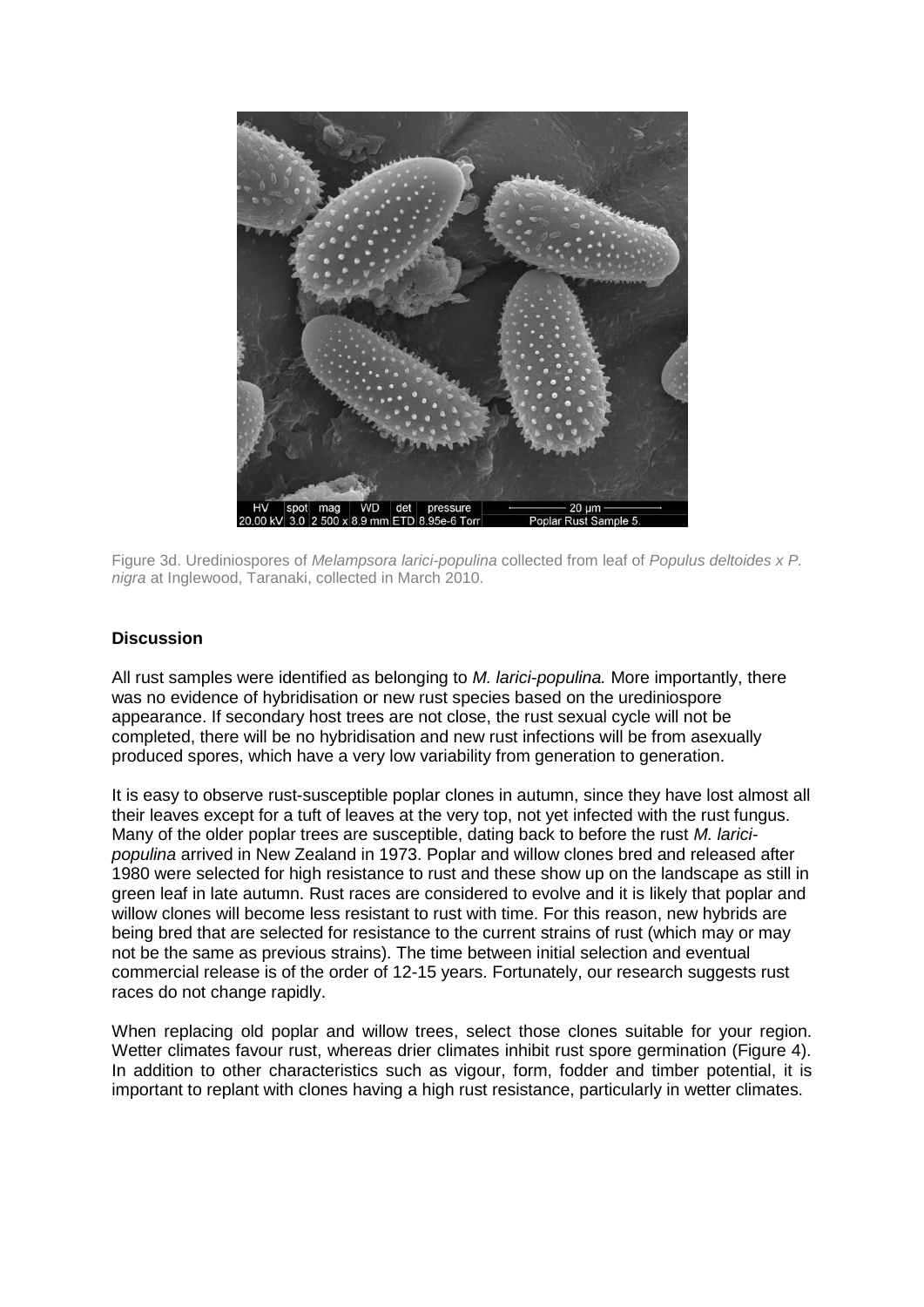

Fig. 4 - Life-cycle of the poplar leaf rusts.

## **Future work**

Detecting microorganisms by **polymerase chain reaction** ()mplification of DNA extracted from environmental samples has an advantage over culture techniques, which require recovery and growth of active organisms (Johnston & Aust 1994; Sivakumaran et al. 1997). Extraction of total DNA followed by PCR amplification was shown to be a senstive method for detecting specific bacteria in soil samples (Hilger & Myrold 1991). Such an approach developed for bacterial DNA can also be used to detect fungal DNA (Tebbe & Vahjen 1993).

Eukaryotic ribosomal DNA genes have high copy numbers as well as interspersed conserved and variable DNA sequences (White et al. 1990), making them ideal targets for species identification by PCR amplification coupled to restriction enzyme analysis. The internal transcribed spacer (ITS) region of fungal ribosomal DNA (Figure 5) has been used for resolving species of other genera (Gaskell et al. 1992).

Genomic DNA was extracted using standard CTAB methods (Doyle & Doyle 1990). The universal primers ITS 1 (5'-TCCGTAGGTGAACCTGCGG3') and ITS 2 (5'universal primers ITS 1 (5'-TCCGTAGGTGAACCTGCGG3') and ITS 2 GCTGCGTTCTTCATCGATGC-3′) will be used to amplify the internal transcribed spacer region 1 (ITS 1) between the 18S and 5.8S ribosomal genes (White et al. 1990).